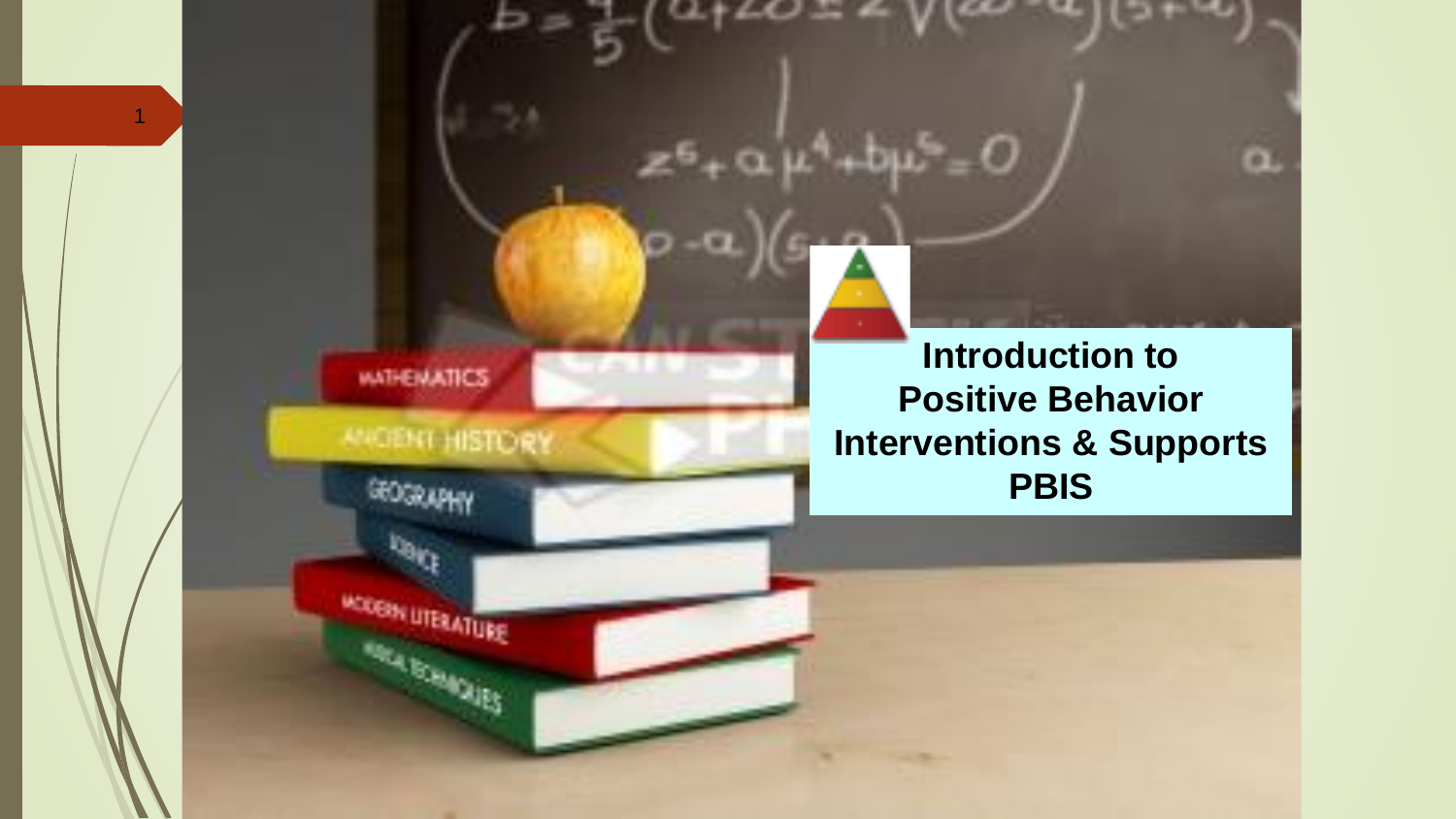**All Humans thrive within Positive environments How are students experiencing their environment?**

#### *Negative*

- Critical
- Attention to negative
- **-Reactive, punitive**
- Rejecting students
- **D**Unstructured
- "Can't you do better?"
- "You're not doing it right!"
- Do this or else!"

#### *Positive*

- **Compassionate**
- **Proactive, supportive**
- Structured, organized
- **Encouraging**
- **Empathetic**
- "You're doing great!"
- "You're a great kid!"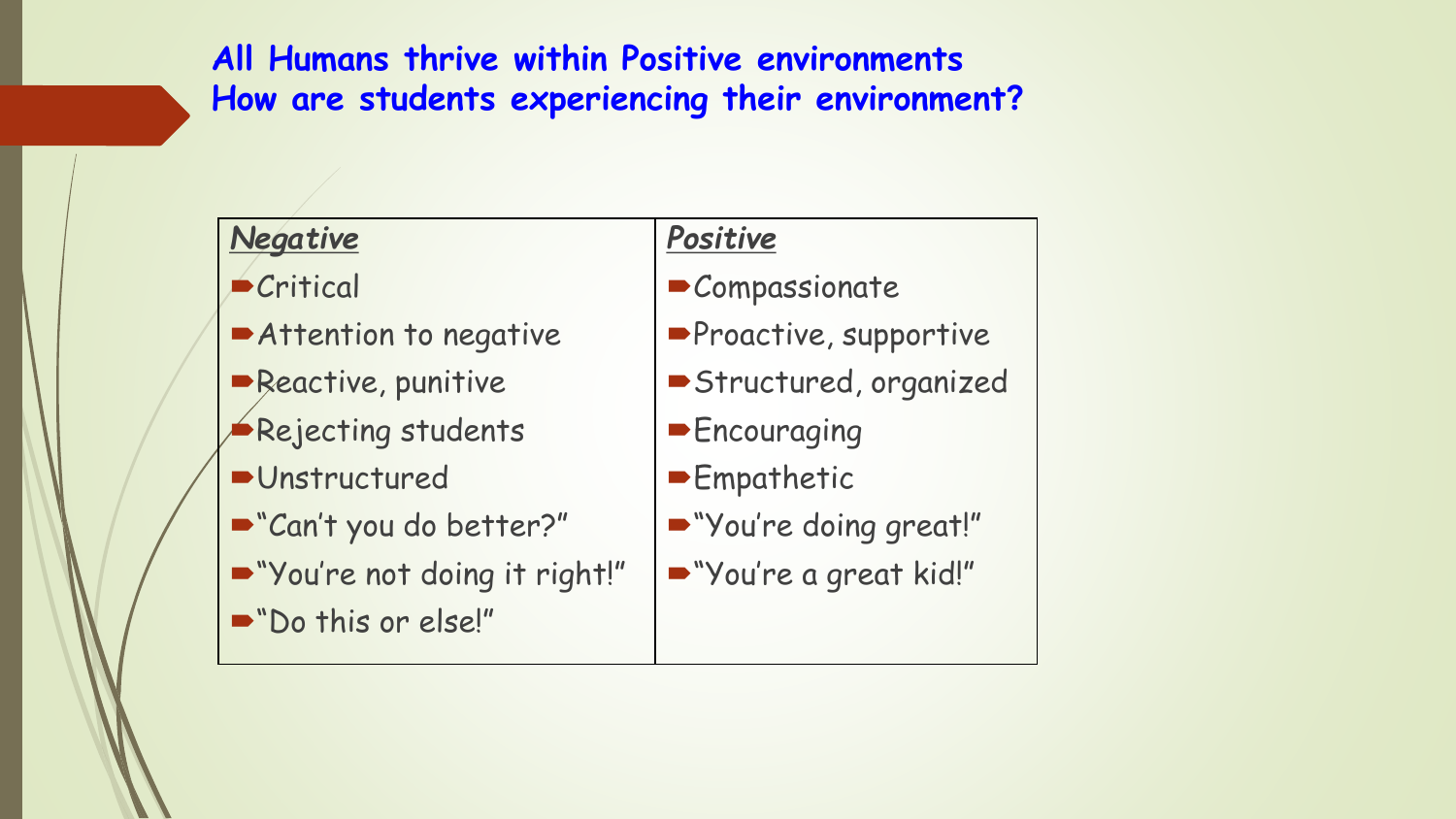## **Positive Relationships Are a** *MUST!!*

- Strong adult-student relationships are necessary to help students optimize their learning and behavior
- **Exercise Cooperation and compliance**
- De Lower rates of problem behavior

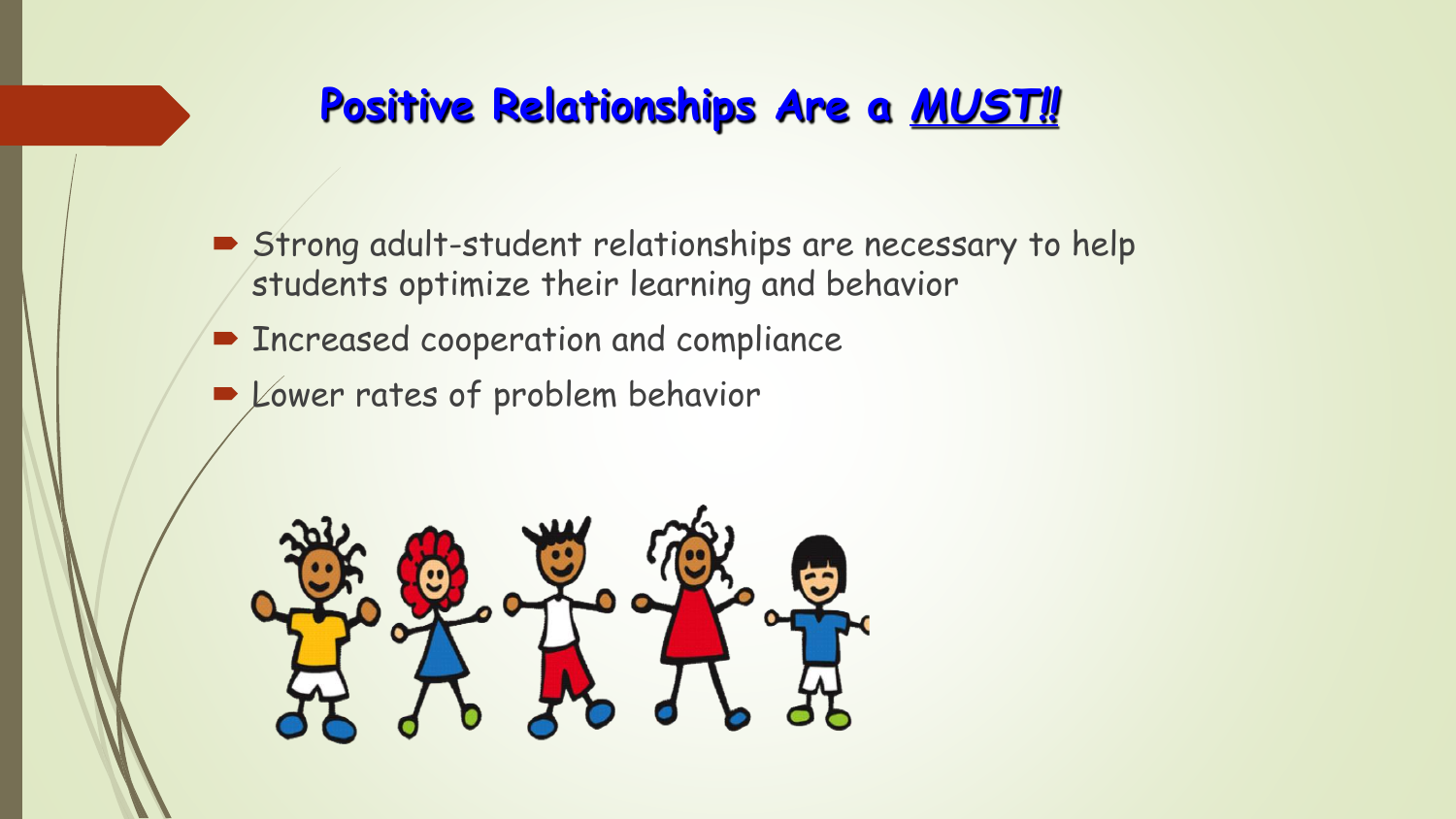## **Ingredients to Promoting Student Social, Emotional & Academic Success**

- Create a positive, structured, predictable and safe environment for all students
- Establish & maintain positive relationships so all students feel a sense of belonging and connection to school
- Intentional, effective instruction to teach students academic, social, emotional and behavioral skills that enable school and life success
- **Promote student ownership to cultivate a sense of purpose, positive** mindset and motivation
- Make sure all student receive the supports they need to be successful (equity based framework)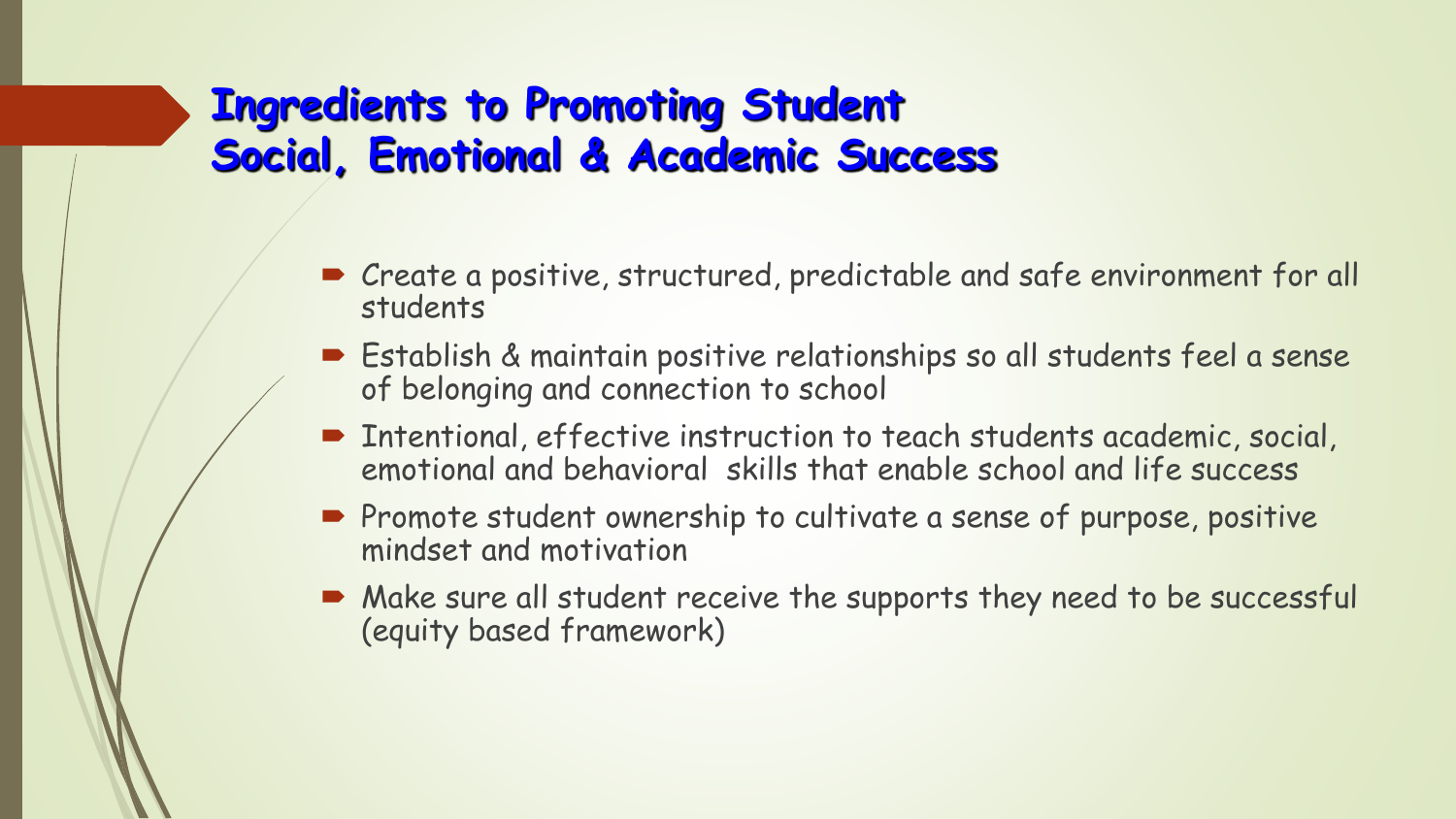**Establishing a Positive Social Culture Culture = beliefs, customs, and behaviors of a group**